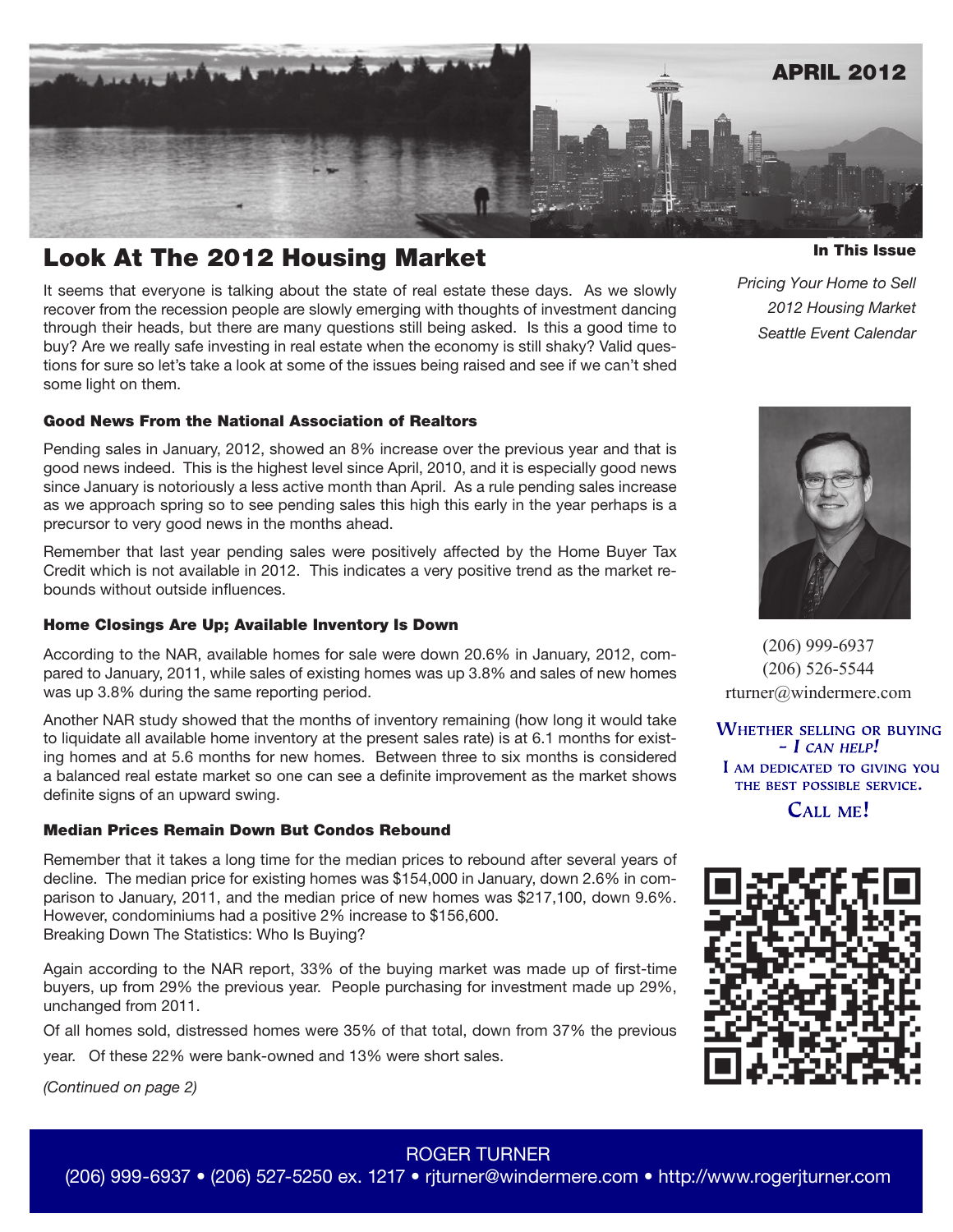# Don't Miss King Tut's Final North American Appearance!

May 24, 2012-January 6, 2013 At the Pacific Science Center

Explore the splendor of the pharaohs through more than 100 striking objects spanning 2000 years of ancient Egyptian history. Don't miss this oncein-a-lifetime chance to witness these stunning treasures at Pacific Science Center in Seattle, the exhibition's final stop before it returns to Egypt forever.

In this extraordinary exhibition, you'll see breathtaking treasures from King Tut's tomb—including the golden sandals found on his mummy—and the largest image of Tut ever unearthed, a 10-foot statue found at the remains of a funerary temple. Encounter artifacts from other powerful rulers and learn about the pharaohs in both the earthly and divine worlds.

Plus, relive the excitement of Howard Carter's 1922 discovery of King Tut's tomb and explore new scientific discoveries that provide insight into the Boy King's legendary life and death.

#### The exhibition includes

Tutankhamun: The Golden King and the Great Pharaohs takes you back 5,000 years in time and explores what it was like to live like a pharaoh through the "Golden Age," when Egypt was at the height of power and artistry. The exhibition spans 2,000 years and some of the most notable leaders of ancient Egypt. More than 100 artifacts from the tombs and temples of King Tut, his ancestors and contemporaries bring this rich history to life.

Among the 100+ stunning treasures, some of the crowd favorites include:

- The largest image of King Tut ever unearthed; a 10-ft quartzite statue found at the site of the funerary temple of his high officials
- A dazzling and intricate gold canopic coffinette that held King Tut's mummified stomach
- Gold sandals and finger and toe coverings found on King Tut's mummy
- A bed that King Tut most likely used in life
- The exquisite gold death mask of Psusennes I
- An imposing colossal bust of Amenhotep IV (Akhenaten), King Tut's father
- A sarcophagus that held a "royal" cat
- Statues of prominent pharaohs, including Khafre, builder of the Great Sphinx and one of the pyramids at Giza; Hatshepsut, the queen who became a pharaoh; and Ramesses the Great.

# CoreLogic's March Report Points To "Negative Equity" As

# A Problem

The United States real estate market is still dealing with high percentages of negative equity sales. 22.8% of all residential homes with mortgages were in negative equity at the end of 2011, meaning that the market value of those homes was worth less than the amount owed on it, thus restricting the housing market by making it difficult for homeowners to sell without bringing money to closing. In addition another 5.7% of homeowners had less than five percent equity.

Please note that negative equity has nothing to do with late mort-

gage payments or danger of foreclosure but rather the value of a home vs. what is owed on that home.

#### Buffet and Trump Say Buy Now!

On CNBC's "Squawk Box" Warren Buffett made news in February by stating that he would buy "a couple hundred-thousand single family homes" if he had a way to manage them, a statement obviously in support of real estate investment. He went on to say that buying a home right now was "as attractive an investment as you can make now."

Donald Trump in effect agreed with Buffett the next day by telling

CNBC that "housing is one of the great investments right now. I tell people all the time when they come up to me, they say, "What should I do, Mr. Trump?" I say go buy a house."

The implications of these two statements are enormous; if two of the richest men in the United States consider real estate to be a healthy investment then it is certainly worth considering.

### Good News About Interest Rates

According to Mortgage-X, interest rates for a 30-year fixed mortgage is hovering right around four percent, still considered incredibly low by historical standards. However, in the past few weeks the interest rate has risen above four percent, leading us to believe that investors are beginning to heed the advice of Buffett, Trump and others and investment dollars are beginning to show up with increased regularity.

## A Final Word of Cautious Optimism

The United States has in no way fully recovered from the recession and caution must be taken before investing in real estate. It is entirely possible that unemployment could rise above the current 8.3% but it is also very obvious that consumer confidence is growing.

With increased consumer confidence comes increased invest-

ment. It has historically been that way and there is no reason to believe it will not continue into the future. As of right now there are regional markets that offer great opportunities for investors and sellers are looking at the best news in years with the low inventory levels. All in all it can be said that we are entering March in a positive frame of mind.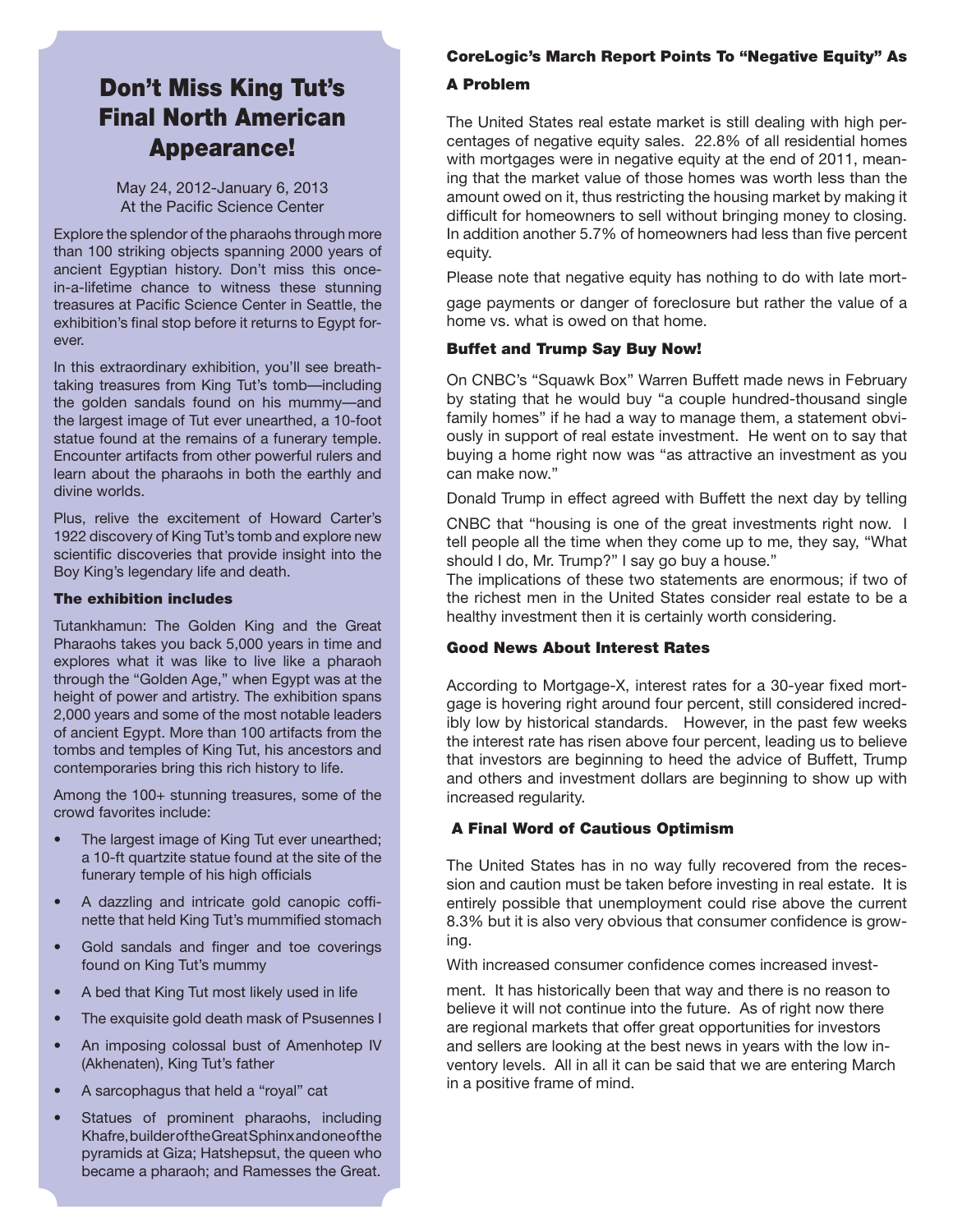# Seattle Real Estate Market To Make Gains in 2012

CNN Money recently studied over 300 U.S. metros to find the most likely cities to recover first. Tacoma, WA took first place, with a projected 11.8% increase in home prices through 2012.

The Seattle-Bellevue-Everett market wasn't too far behind, with the current dip we're already experiencing putting us down for another six months, but our forecast through 18 months wiping out those losses. The overall direction projected from now through the third quarter of 2012 is a net 4% gain in Greater Seattle real estate prices.



# Home Market News Pricing your home to sell

When it comes time to sell a home, most people want the property to sell quickly for the highest possible return. Setting the correct listing price is the most important step in reaching this goal. Price a property too low and it might sell quickly, but you could pocket less profit. Set it too high and you run the risk of pricing yourself out of the market.

## Why overpricing a home is risky

Some sellers want to list their home at an inflated value, believing that they can always lower the price down the road if needed. But this can be a risky strategy. New listings generally get the greatest exposure in the first two-to-four weeks on the market, so setting a realistic price from day one is critical. If a home is priced too high, your strongest pool of prospective buyers is eliminated because they think it's out of their price range. Conversely, buyers who can afford it will compare it to other homes that have been fairly priced and decide that they can get more home for their money elsewhere.

Once it has been decided to reduce the price, you've unnecessarily lost time and money. Your strongest prospective buyers may have found another home, while the over-inflated price could result in a negative impression amongst agents and buyers who are still in the market. Not to mention, reengaging buyers after those first critical few weeks can be very challenging. As the saying goes, "time is money"; so the longer a home is on the market, the lower the selling price will likely be in relation to the initial listing price.

*(Continued on page 4)*

## Northwest Folklife Festival

May 25-28, 2012 Seattle Center

This is the largest Folk Festival in the Country... drawing thousands of people from all over the world, to come and enjoy the multitude of Ethnic Traditions showcased here, which include: Food... Dance... Art... and Crafts.

Watch hundreds of Cultural Acts on 18 Stages set up around the 74 Acres of Seattle Center. Bring the kids... find a spot on the spacious lawns... and enjoy the sights and music on a beautiful Seattle spring weekend.

Northwest Folklife Festivities begin each day at 11:00 AM, and end at 11:00 PM.

# **SEATTLE SPORTS SCHEDULE**

\*\*\*\*\*\*\*\*\*\*\*\*\*\*\*\*\*\*\*\*\*\*\*\*\*\*\*\*\*\*\*\*\*\*\*\*\*\*\*\*\*\*\*\*\*\*\*

**MARINERS MLB HOME GAMES** http://seattle.mariners.mlb.com/

|  | 5/4  | 7:10PM            | VS. | <b>MINNESOTA</b> |  |  |
|--|------|-------------------|-----|------------------|--|--|
|  | 5/5  | 6:10PM            | VS. | MINNESOTA        |  |  |
|  | 5/6  | 1:10PM            | VS. | MINNESOTA        |  |  |
|  | 5/7  | 7:10PM            | VS. | DETROIT          |  |  |
|  | 5/8  | 7:10PM            | VS. | <b>DETROIT</b>   |  |  |
|  | 5/9  | 7:10PM            | VS. | <b>DETROIT</b>   |  |  |
|  | 5/21 | 7:10PM            | VS. | <b>TEXAS</b>     |  |  |
|  | 5/22 | 7:10PM            | VS. | <b>TEXAS</b>     |  |  |
|  | 5/23 | 12:40PM           | VS. | <b>TEXAS</b>     |  |  |
|  | 5/24 | $7:10 \text{ PM}$ | VS. | LAA              |  |  |
|  | 5/25 | $7:10 \text{ PM}$ | VS. | LAA              |  |  |
|  | 5/26 | 4:15 PM           | VS. | LAA              |  |  |
|  | 5/27 | $1.10$ PM         | VS. | l AA             |  |  |
|  |      |                   |     |                  |  |  |

#### **SOUNDERS FC HOME GAMES**

http://www.soundersfc.com/

| 7:00PM | VS. GALAXY       |
|--------|------------------|
| 1:00PM | VS. UNION        |
| 7:00PM | VS. REAL SALT LK |
| 7:00PM | VS CREW          |
|        |                  |
|        |                  |

 **SEATTLE STORM HOME GAMES**

http://www.www.wnba.com/storm/

5/18 7:00PM VS. LOS ANGELES